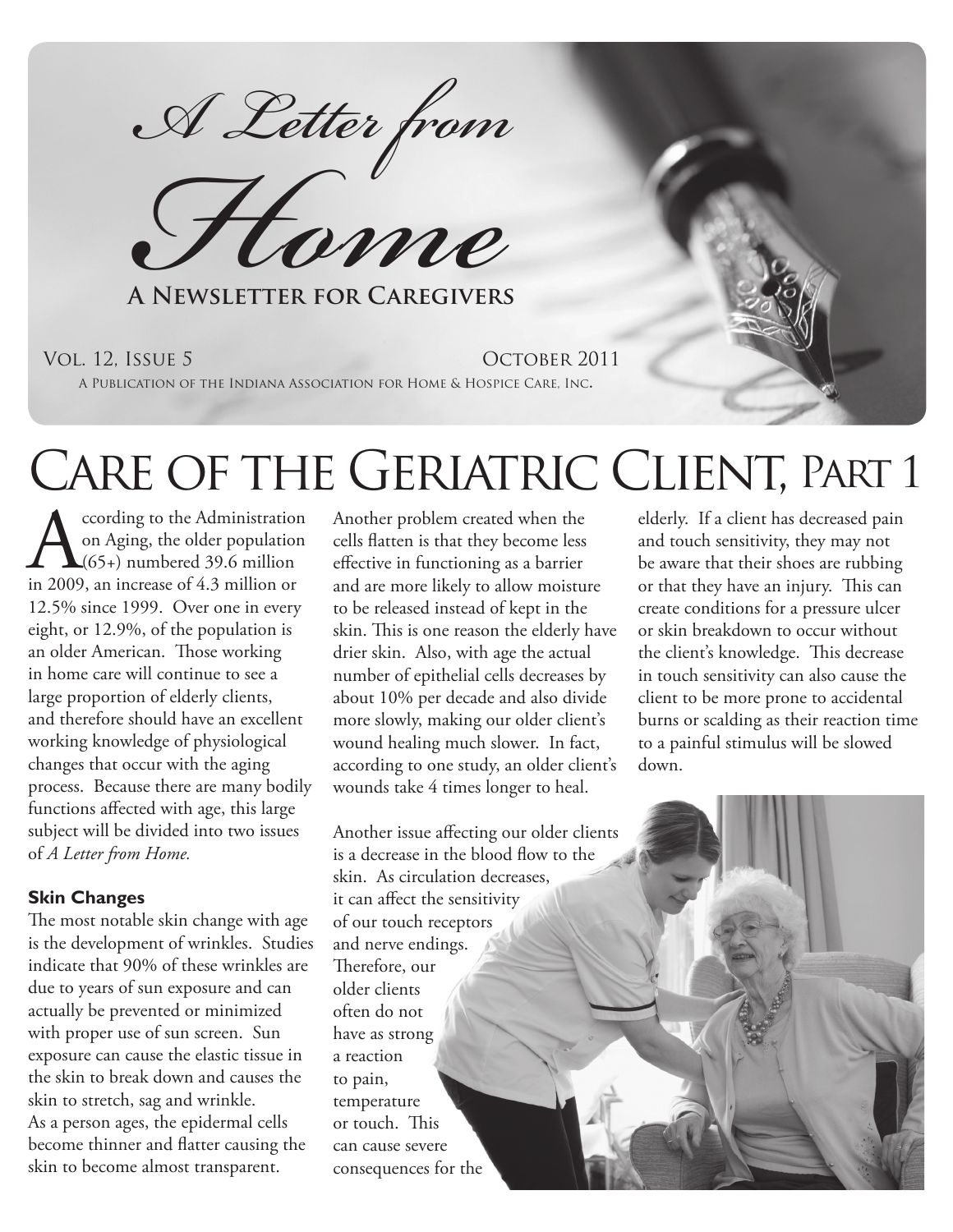

**As we age, our pupils become smaller.** 

**A younger person receives six times more light than that of an 80 year old!** 

**This means that the older person needs much more light to see the same as a younger person.** 

The capillaries of an older person are much more prone to rupture. Have you ever seen a client with constant blue/black discolorations on their forearms and shins? (see picture on page three) Very often, the client will have no pain with these areas even though they can appear quite severe. Often too, the client may not even remember bumping or hitting their skin. This can be much worse if the client is also on a blood thinner or aspirin.

The loss of fatty layer and thinning of the epidermal cells can increase a client's incidence of developing a skin tear. A skin tear appears when fragile skin is hit against a hard or sharp object. Also shearing forces and friction can be an important risk factor. Very often, the cause is a small, minor accident which happens all the time at home (hitting the shin on a coffee table or hitting the arm against a counter).

Finally, the sweat glands decrease in the skin with age. Sweat glands are important in helping regulate body temperature. Therefore, the elderly are more prone to dehydration and heatstroke.

# **Eye Changes**

As we age, our pupils become smaller. Because of the smaller pupil size, older eyes receive much less light at the retina than that of a 20 year old. A younger person receives six times more light than that of an 80 year old! This means that the older person needs much more light to see the same as a younger person. Also, the muscles that control the constriction and dilatation of the pupil weaken with age. These two factors are the reasons that the older clients have a much more difficult time seeing at night or going from a darkened to a well-lit area. We as home care workers need to make sure we provide sufficient light for our clients and ensure that they are given more time for their eyes to adjust to a darker or brighter area.

The retina of older client's eyes also experience age-related changes. There is a reduction of rods in the peripheral area, resulting in lost peripheral vision. Decreased cones of the retina can result in less color perception, especially for blues, greens and violets. Things with low contrast are more difficult to see. This is why older clients are more likely to fall if an uneven floor surface is all one color. For example, it may be difficult for a client to see where the street meets the curb and then the sidewalk, resulting in a fall. Other issues resulting from low contrast vision include the inability to see faces as well or the ability to tell the different colors of pills apart, especially if they are pastel colors.

Finally, eye muscle elasticity is less, so vision may be blurry or seem out of focus. The elderly client may have to really concentrate, especially in darker areas to get the eyes to focus.

### **Hearing**

According to a study at Johns Hopkins University, 63% of the subjects over age 70 experienced hearing loss, ranging from mild to severe. Despite this large number with hearing loss, only approximately 20% actually use a hearing aid or device.

With age, the eardrum becomes less flexible in the middle ear, decreasing sound